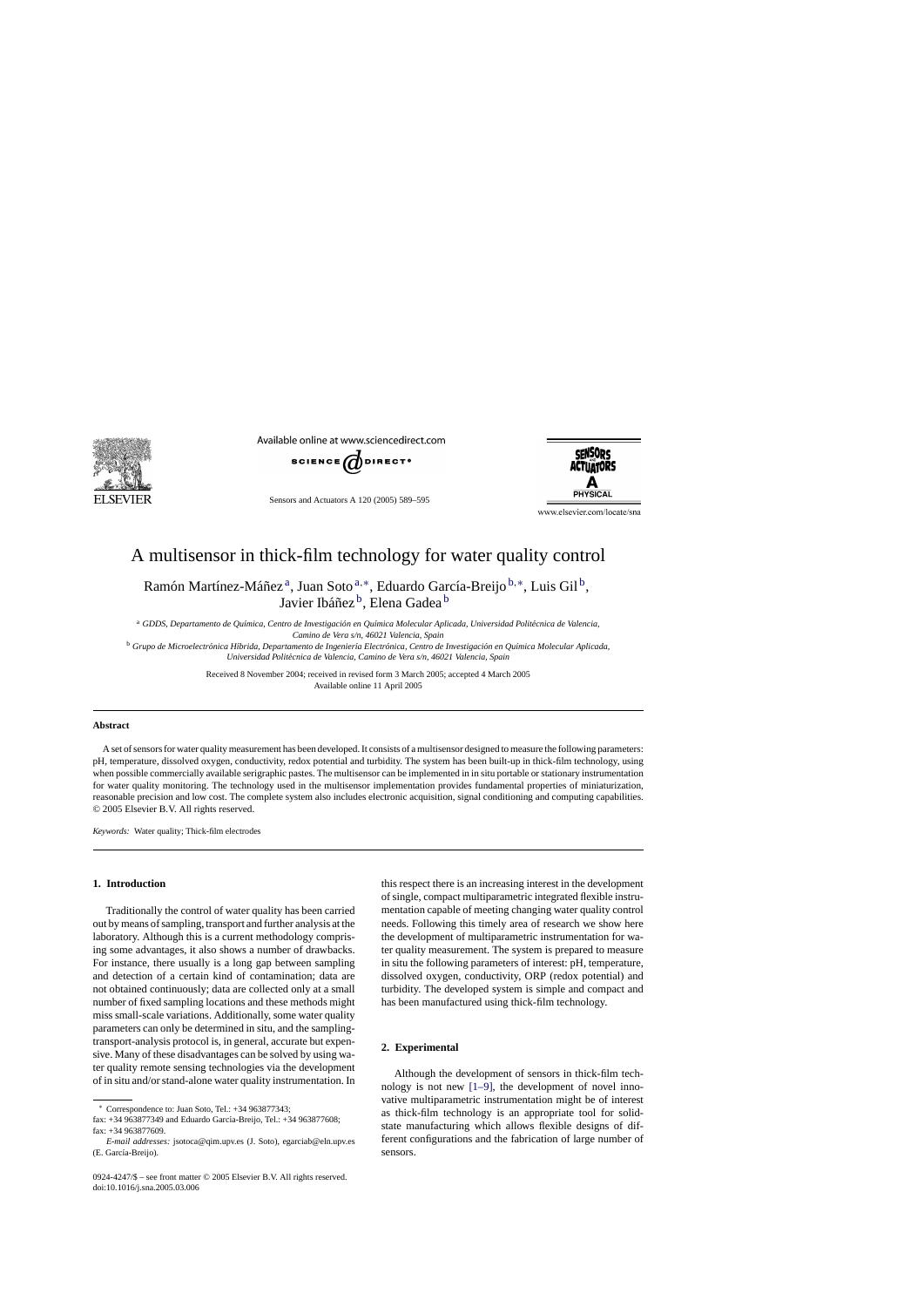Following the above-mentioned ideas, one central goal in our research was the development of easy-to-use, low-cost and accurate enough instrumentation for water quality control in thick-film technology, using when possible commercially available serigraphic pastes. The instrumentation we have developed consists of a certain number of sensors in hybrid technology that can be implemented in portable or stationary instrumentation for water quality monitoring. A description of the set of thick film water sensors is given below.

#### *2.1. Manufacturing process*

The system containing a set of water quality sensors has been prepared using thick-film technology procedures on a RUBALIT 708S (supplied by Ceramic Tec) alumina substrate with an area of  $2 \text{ in.} \times 1 \text{ in.}$  and a thickness of 0.64 mm. In one side of the alumina substrate the electrodes for conductivity, pH, ORP, dissolved oxygen and reference were located, whereas on the back the semiconductor sensors for temperature and turbidity were sited. Also for research purposes the system also includes two individual electrodes (graphite) for the possible incorporation of certain ion-selective membranes. In order to prepare the above-mentioned set of electrodes, three screens were used corresponding to the conductive layer, working as a conductor of the signal, the active layer, which is different for different electrodes, and a protective layer (see Fig. 1). The conductive paste was Ag/Pd/Pt C4081T (supplied by Heraeus). The layout of the tracks was made to join the board to a flat cable connector with a separation of 3 mm between terminals. The active pastes for the different electrodes were; (i) redox electrode: Au 8081 (supplied by ESL), (ii) reference electrode: Ag C11075S (supplied by Heraeus) and Ag/AgCl (supplied by GEM), (iii) conductivity and pH: resistive pastes of  $RuO<sub>2</sub>$  R8921 (supplied by Heraeus), (iv) dissolved oxygen: resistive pastes of  $RuO<sub>2</sub> R8921$ (supplied by Heraeus) and  $TiO<sub>2</sub>$  (supplied by Ferro), (v) conductive materials for ion-selective electrodes: graphite 711 (supplied by ACP). The protective paste was the IP9025SP model (supplied by Heraeus). The electrodes were fabricated following serigraphic methods, using polyester screens. The screen for the conductive and the active areas was of 230 mesh (Saatilane Hitech 90/48) and a film of  $30 \mu m$  (Ulano CDF3) for final layers thickness of  $10 \mu m$  after firing. For the protective layer a screen of 180 mesh (Saatilane Hitech 71/55) and a film of 50  $\mu$ m (Ulano CDF5) were used for a thickness after firing of  $15 \mu m$ . The pastes were serigraphied using a semiautomatic serigraphic machine (AUREL model 1010).

The firing process for the Ag/Pd/Pt, Ag and Au pastes was carried out at 850 ◦C in a cycle of 60 min with a peak of 10 min. For the resistive  $RuO<sub>2</sub>$  paste, the firing was at 700 °C in a cycle of 30 min with a 10 min peak. The protective paste was fired at  $550^{\circ}$ C in a 45 min cycle and a peak of 2 min. The graphite paste heated at  $200\degree$ C for 1 h and the Ag/AgCl paste was heated 10 min at 80 ◦C.

### *2.2. pH measurement*

Traditionally, the measurement of pH has been made by means of the use of the well-known glass electrode. Nevertheless, although this electrode is very accurate it is relatively large and high in cost. As an alternative, we have used here, pH electrodes based on solid-state thick-film technology. Studies with different metal oxide pastes were carried out and finally a thick-film electrode by screen printing of ruthenium(IV) oxide resistive paste for potentiometric pH measurements has been characterized. In the multiparametric instrumentation the resistive pastes HERAEUS R8921 of resistivity 99.5  $\Omega$  sq<sup>-1</sup> fired at 700 °C has been used. Typically the pH-active surface has approximately an area of 6 mm<sup>2</sup> and a thickness of 30  $\mu$ m. It presents a sensitivity, dynamic response and influence to interferences similar to the results obtained by other authors using different types of sensor materials [\[6,7\]. T](#page--1-0)ypically, the electrode showed a sensitivity of  $-57 \pm 3$  mV/pH in a linear range of response up to 12 unities of pH and a standard potential of  $650 \pm 20$  mV versus Ag/AgCl reference electrode (see [Fig. 2\).](#page--1-0) The pH testing was carried out using acid and alkali solutions. The pH response time is lower than 5 s and the life time is greater than 6 months.

Interferences of common anions, cations (halides, sulfate, phosphate, sodium, potassium, calcium, etc.) and redox agents (sulfite, hydrogen peroxide) were studied in concentrations up to  $0.01$  M for the thick-film  $RuO<sub>2</sub>$  electrode (elec-



Fig. 1. Layout of the three layers; (a) conductive, (b) active and (c) protective.